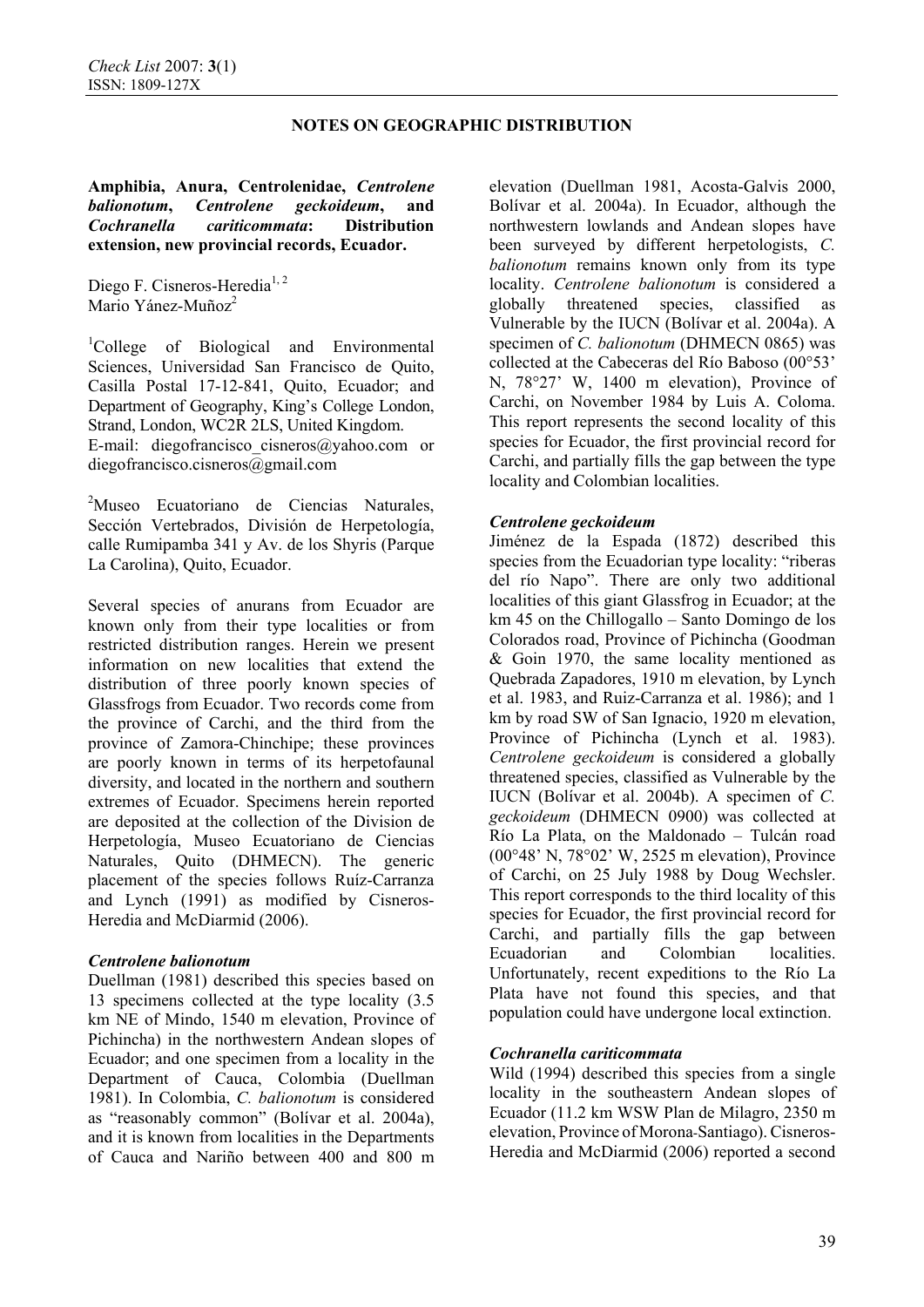locality, 23 km NNW from the type locality (El Cruzado, province of Morona-Santiago). Because of the paucity of information on *C. cariticommata*, it was classified as a Data Deficient species by the UICN (Coloma et al. 2004). Two specimens of *C. cariticommata* (DHMECN 1974 and 2429) were collected during recent surveys of the herpetofauna of the Reserva Biológica Tapichalaca, a reserve managed by the Jocotoco Foundation (04°29'31.5" S, 79°07'42.2" W, 2200 m elevation), Province of Zamora-Chinchipe, on 3 December 2003 and 13 May 2004, by Mario Yánez-Muñoz, Paul Meza-R., Marco Reyes-P., and Juan Pablo Reyes-P. This report corresponds to the third locality of this species for Ecuador, the first provincial record for Zamora-Chinchipe, and extends the distributional range of the species c. 60 km S from localities in Morona-Santiago.

#### **Acknowledgments**

We are grateful to F. Sornoza, N. Simpson, and R. Ridgely, for their support to the herpetological surveys of the Jocotoco reserves; to D. Wechsler for allowing the use of his photograph of *Centrolene geckoideum*; and to P. Meza, M. Reyes, J. P. Reyes, F. Ortiz and P. Moreno for field companionship and assistance. Research by DFCH has been supported by the Research Training Program, National Museum of Natural History, Smithsonian Institution, Smithsonian Women's Committee, Universidad San Francisco de Quito, María Elena Heredia, and Laura Heredia. Research by MYM has been supported by Fundación Jocotoco and Museo Ecuatoriano de Ciencias Naturales. Research and collecting permits were provided by Ministerio del Ambiente del Ecuador (Nº 018-IC-FAU-DNBAP/MA).



**Figure 1**. Dorsal view of *Centrolene geckoideum* (DHMECN 0900) from the Río La Plata, on the Maldonado – Tulcán road (2525 m elevation), Province of Carchi. Photo: Doug Wechsler.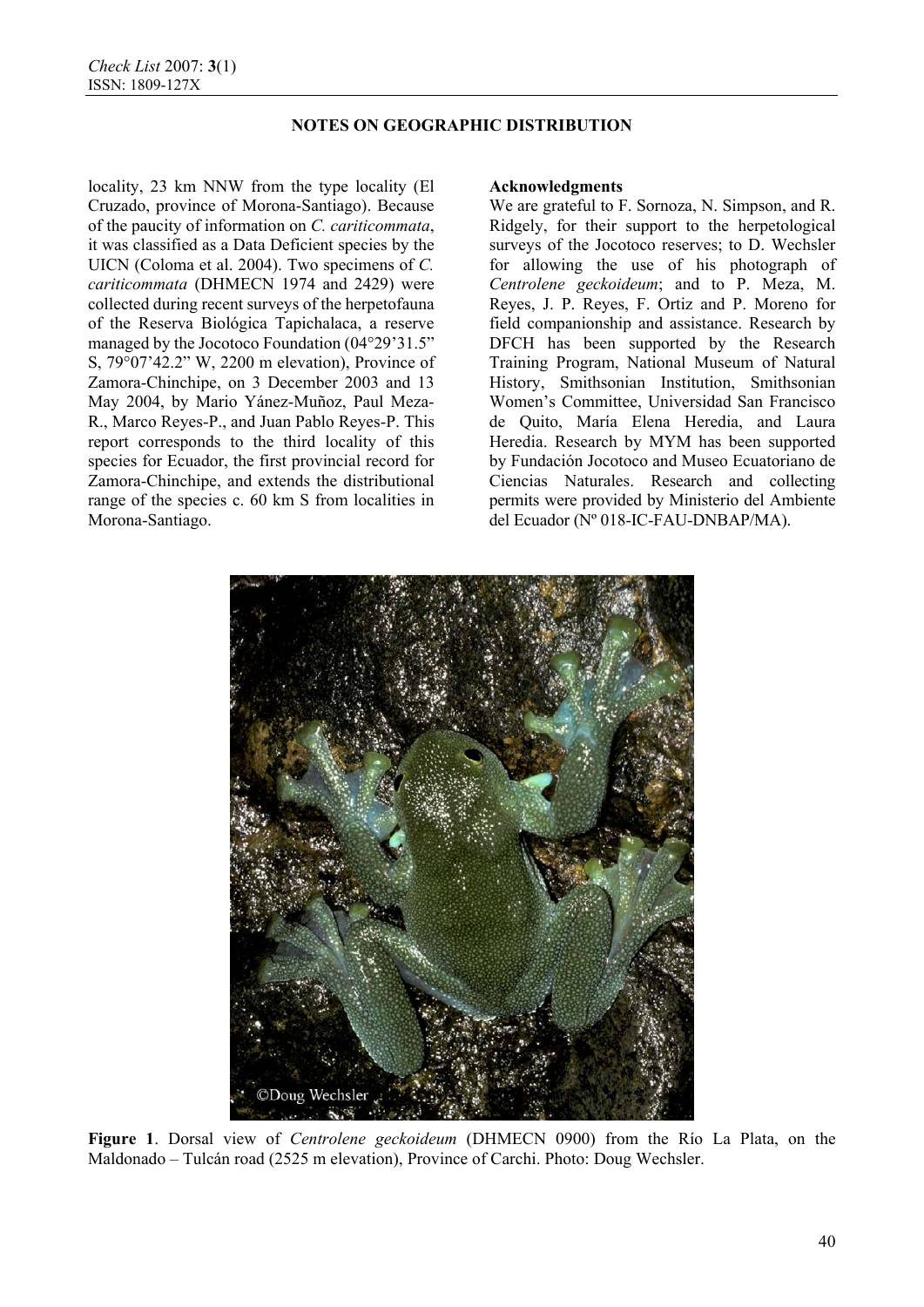

**Figure 2**. Dorsolateral view of *Cochranella cariticommata* (DHMECN 2429) from the Reserva Biológica Tapichalaca (2200 m elevation), Province of Zamora-Chinchipe. Photo: Mario Yánez-Muñoz.



**Figure 3**. Map of Ecuador showing the new localities (pointed by arrows) of *Centrolene balionotum* (black circle), *Centronele geckoideum* (white circle) (Province of Carchi), and *Cochranella cariticommata* (square) (Province of Zamora-Chinchipe).